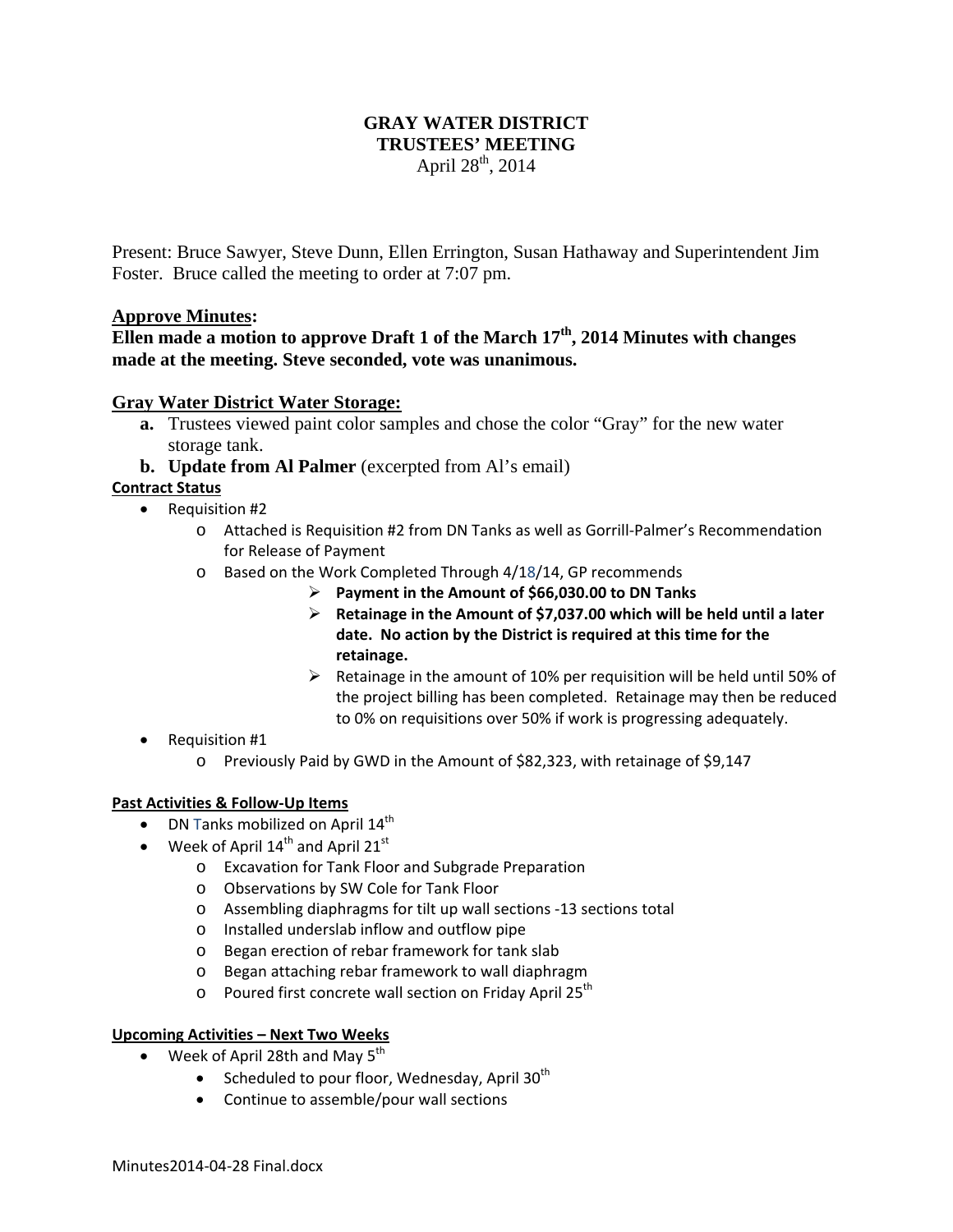### **Contractor Submittals**

 **Awaiting Trustees Decision on Tank Color. Foster has Samples of Available Colors. Need to Inform DN Tanks of Final Selection**

#### **Other Items**

- Landscape Plan Approved by Planning Board at April Meeting
- Plan to be issued to Contractor for Change Order Pricing
- Gorrill-Palmer to meet with Foster the week of May 5<sup>th</sup> to locate valve structure for pressure reduction to Dry Mill's Tank
- Trustees and District Staff are welcomed and encouraged to conduct site visits during construction in accordance with these procedures
	- Appropriate Personal Safety Equipment is Worn, including Steel Toed Boots, Hard Hat, Safety Vest and Eye Protection
	- Coordinate visit with DN Tanks Superintendent, Jack Cipollone at 617‐320‐8313

### **Superintendents Report:**

- **a.** March Bacteria tests were absent for total coliform and E-coli.
- **b.** Average usage for March: 244 GPM
- **c.** Trustees and Jim discussed the Dry Mills water storage tank. Trustees requested that Jim have Gorrill & Palmer Engineers do a cost/benefit analysis on building a new tank.
- **d.** Jim and Trustees discussed options for hiring a new employee to replace our Operator who is retiring.

#### **Rate Case:**

Trustees and Jim discussed the Proposed Water Rate Increase. The legal notices are due to be mailed out to all customers May 1<sup>st</sup> and  $2<sup>nd</sup>$  and a public hearing will take place on May 19<sup>th</sup> at the Gray Water District office. The regular Trustee meeting will follow.

## **Route 26 Corridor Study:**

Jim reported that a customer approached him about the Corridor Study and requested that Gray Water District Trustees be involved and attend the meeting. Trustees agreed that they will attend as their availability allows.

## **GWD-Robert Beebe Boundary Survey Discussions:**

Jim reported that Dr. Beebe came into the office the previous Friday with a map, Jim showed the map to Trustees. Dr. Beebe, who owns property that abuts Gray Water District property, indicated that there is something wrong in the description on his deed. There is a property line that isn't where he thinks it should be. Jim is to contact the person who surveyed our lot and report back.